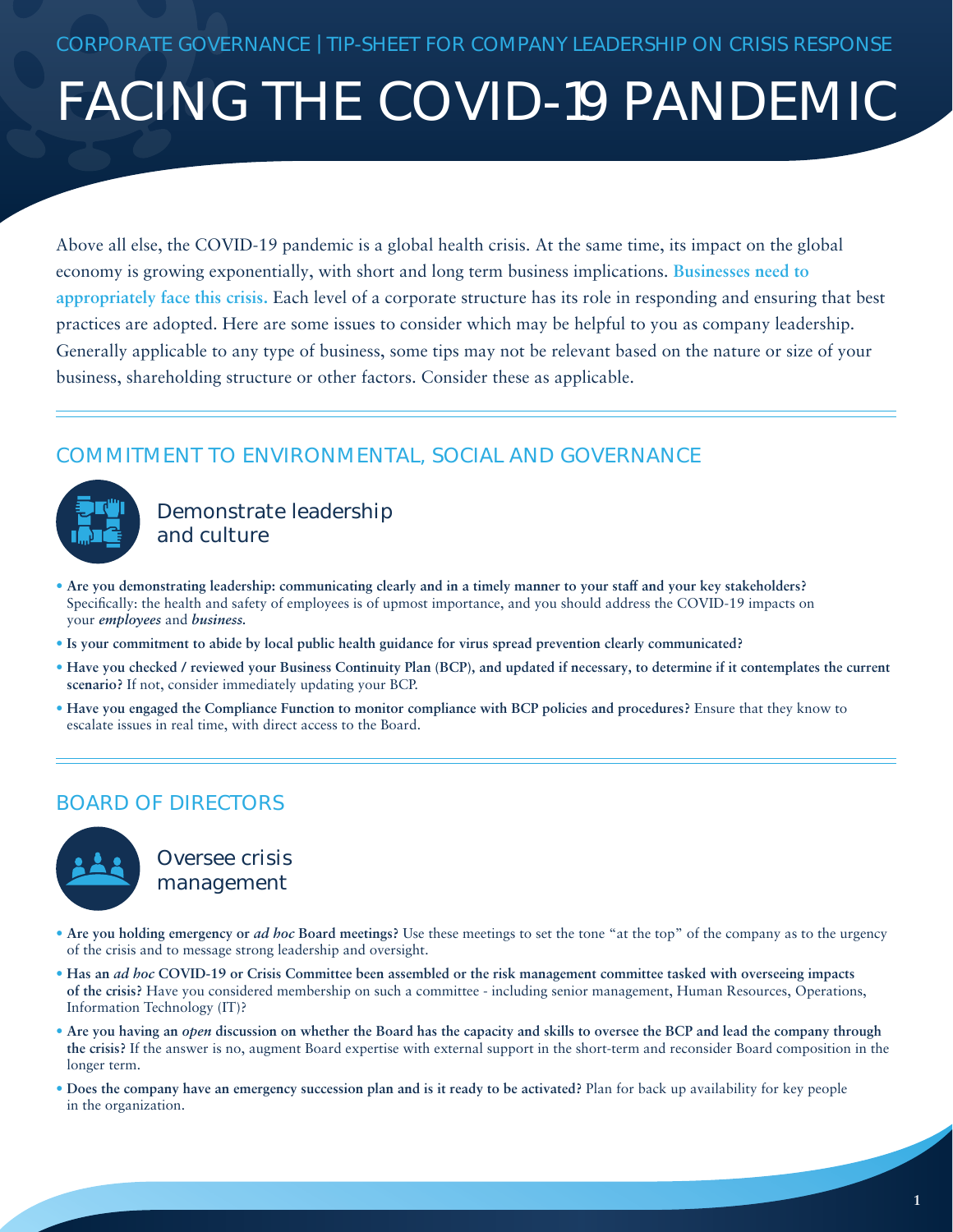*"When a crisis hits, good corporate governance can allow companies to effectively plan a response, distribute clearly defined roles and responsibilities, and set an effective communication strategy. Such actions help companies quickly recover and minimize the damage to their business."* - Navigating Through Crisis: A Handbook for Boards

## MANAGEMENT

- **Have you set up a Management Crisis Team to develop a comprehensive plan to address crisis impacts under different potential scenarios?** The plan should be relative to the intensity and duration of the crisis and potential effects on liquidity, funding, key business lines and supply chains.
- **Have you established recurring periodic calls between the Management Crisis Team and the Board Crisis Committee?**
- **How are impacts on the workforce reported to the Board?**
- **Have you determined who is essential during this crisis and what critical 'crisis skills' may be needed,** potentially forming teams working from different locations?
- **Do you need to create a Liquidity Management Team?** Consider including liquidity within the Management Crisis Team's scope.

### CONTROL ENVIRONMENT

(INTERNAL CONTROL SYSTEM, INTERNAL AUDIT FUNCTION, RISK GOVERNANCE AND COMPLIANCE)



Ensure preparedness and robust response to crisis

**Are your key Control Functions functioning well?** Consider:

- **Internal Controls:** adequacy of BCP policies and procedures, IT controls related to telecommuting, workplace safety, food safety, etc. Don't overlook Cyber/IT issues. In times of crisis, these vulnerabilities may be worsened.
- **Compliance:** adequacy of compliance with relevant controls including but not limited to BCP, IT, safety, etc.
- **Internal Audit:** capacity for alternative procedures for continuing the audit work plan and reporting, assessing adequacy of BCP, advising on deficiencies of related controls and corrective action.
- **Risk Management:** risk assessments and mitigants for related immediate risks as well as long-term implications.

**If these have been recently tested or you are unsure that they have been, do so.** If recently tested, continue to monitor their implementation with regular reporting and adjustments.

## DISCLOSURE AND TRANSPARENCY



Build trust through communication

- **Are you maintaining immediate and regular communications with investors and all significant stakeholder groups on how COVID-19 is affecting the business?** Stakeholders include staff, clients, suppliers, local community and local government.
- **Are you communicating COVID-19 related measures and practices on your website** in case of a diversified shareholder and stakeholder base?
- **Have you considered requirements to disclose material changes** that might affect earnings and future prospects?
- **Has management developed and launched an internal communication campaign** asking workers/staff to remain home if ill, or not to come to work until a specified amount of time has elapsed?

**Don't forget:** A track record on continued communication and openness with investors and stakeholders can build goodwill.